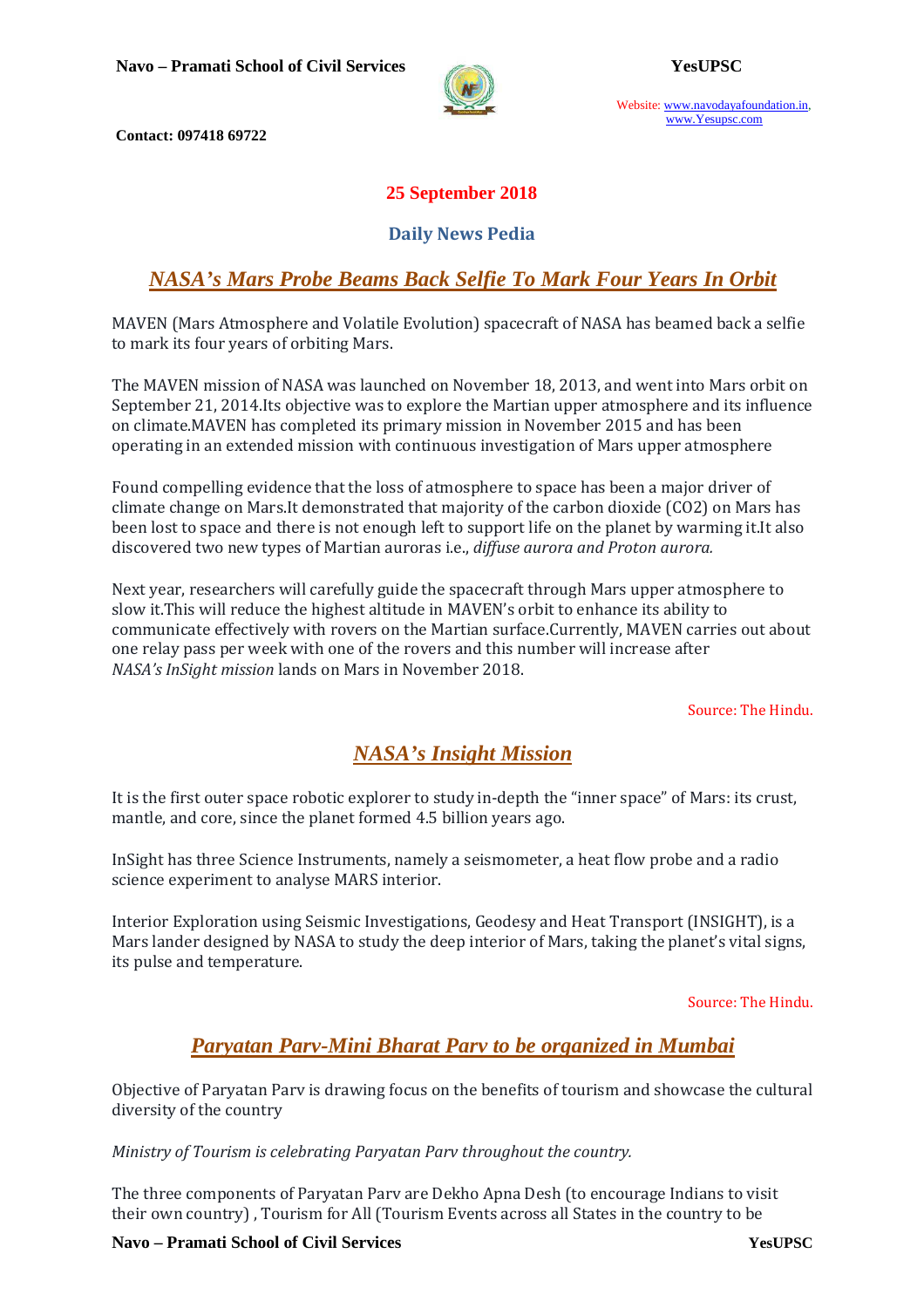organized) and Tourism & Governance (Interactive Sessions & Workshops with Stakeholders on varied themes).The event of Mumbai will showcase 100 painting entries received as part of "My India-Clean India".

Source: The Hindu.

## *World Wildlife Foundation's (WWF) 'Tx2' programme*

*About 'Tx2' programme:*The *World Wildlife Foundation* had launched its ambitious TX2 programme at the St Petersburg Tiger Summit in 2010. The programme aims to double the world tiger population by 2022, which is the year of the tiger in the Chinese calendar.

Nepal is set to become the first country in the world to double its tiger population as part of the World Wildlife Foundation's (WWF) 'Tx2' programme which aims to double the number of tigers all over the world.The government of Nepal recently announced that there are now an estimated 235 wild tigers in the nation, nearly double the number from around 121 in 2009.

*Significance:*The success of Nepal in doubling tiger numbers has been largely attributed to the country's political commitment and the adoption of innovative tools and approaches towards tiger conservation.Nepal was the first country to achieve global standards in managing tiger conservation areas, an accreditation scheme governed by the Conservation Assured Tiger Standards.

Source: The Hindu.

# *Mosquito Population Made Extinct With Genetic Tweak.*

Scientists recently for the first time succeeded in wiping out an entire population of malariacarrying mosquitoes in the lab using a gene editing tool to programme their extinction.

The new research, published in Nature Biotechnology, has been funded by the Bill & Melinda Gates Foundation and US Defence Advanced Research Projects Agency (DARPA).

Scientists modified a gene known as "doublesex" while working on a mosquito species named as Anopheles gambiae working at Imperial College London.As a result of modified double sex gene, more females in each generation either become infertile or could not bite.After few generations, there were no females left and the population collapsed due to lack of offspring.

*Genetic drive technology:*It uses the *molecular scissors known as CRISPR/Cas9* to copy and paste themselves into an organism's DNA at precise locations.It breaks the rules of inheritance, quickly spreading a genetic modification to all offsprings.

Significance of the study:Pest control: Since all insects have some version of doublesex so gene drive can help in developing new pest control measures.Control malaria outbreak: Since malaria kills more than 4 lakh people each year worldwide, according to the World Health Organization and this gene drive will be significant in controlling the malarial spread.Step ahead of traditional practice: Traditional approaches to control mosquitoes especially the use of insecticides is becoming less effective which gene drive can overcome.

Source: The Hindu.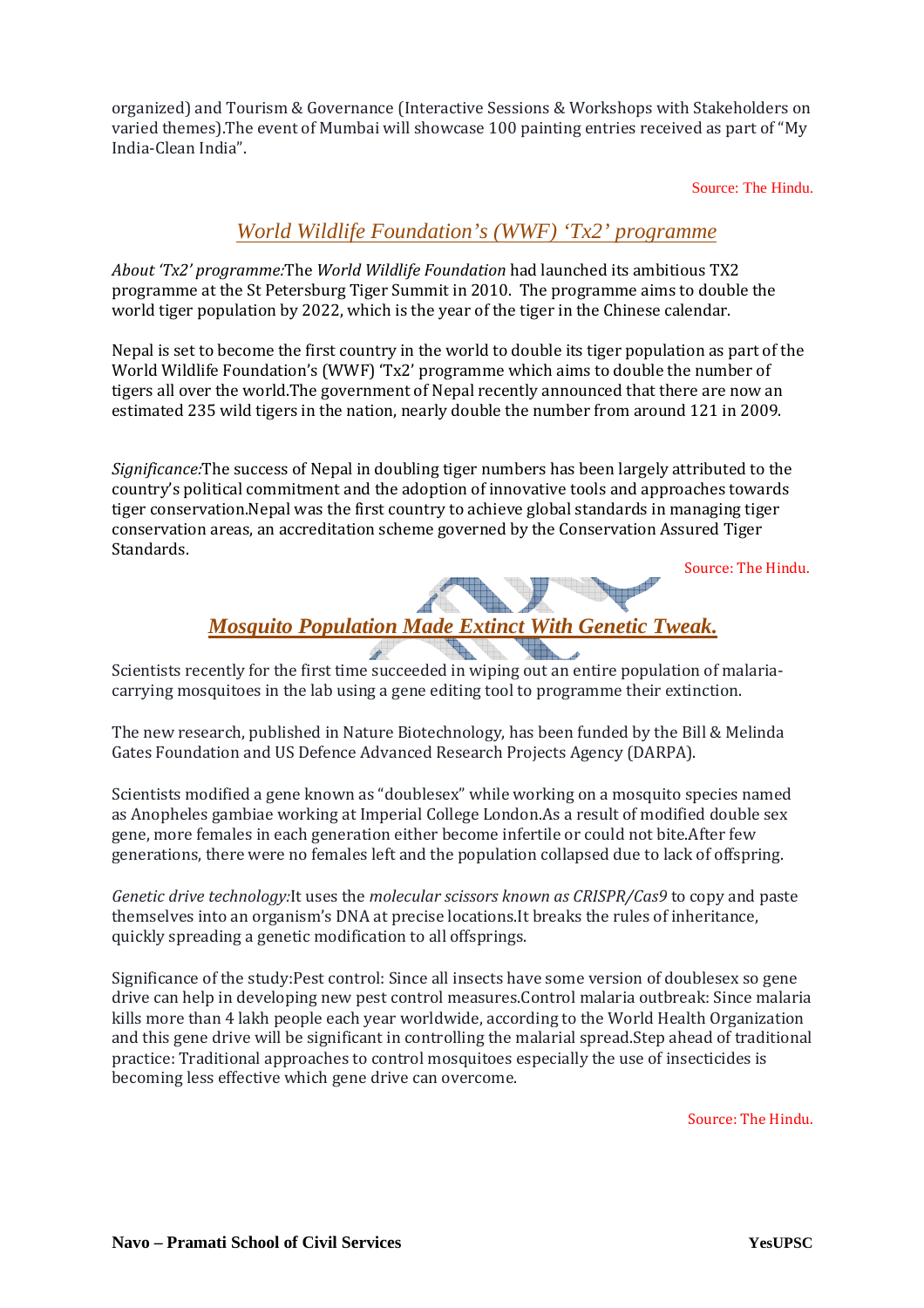# *India To Focus On Climate Change, South-South Cooperation at U.N.*

External Affairs Minister has kicked off her week-long diplomatic engagements at the United Nations General Assembly (UNGA).

The 73rd UNGA is taking place against the backdrop of increased American hostility towards the world body in particular and multilateralism in general.US believe that multilateral global bodies and treaties function to the detriment and at its cost.The U.S has reduced its funding for the U.N. and either withdrawn or threatened to withdraw from several U.N. bodies under the Trump presidency.Trump is, however, seeking more support for his combative stance against Iran, from member countries.

With America rolling back its interest in global security and development, under the Trump administration, the Security Council's prominence has diminished.While America is on retreat, no other country is stepping up to fill the leadership vacuum in the U.N.

*India's focus:* The EAM's meetings will focus on issues such as climate change, digital infrastructure, and sustainability and South- South cooperation.These are areas that India has interests and expertise in.India will discuss strengthening cooperation in areas of commerce, pharma, cyber security, defence and culture.

Source: The Hindu.



# *India Conducts Successful Interceptor Missile Test at Night.*

*India successfully conducted an interceptor missile test off the Odisha coast on Sunday night, achieving a major milestone in developing a two-layer Ballistic Missile Defence* 

This PDV mission is for engaging the targets in the exo-atmosphere region at an altitude above 50 km of the earth's atmosphere. Both the PDV interceptor and the target missile were successfully engaged.In an automated operation, radar-based detection and tracking system detected and tracked the enemy's ballistic missile.The computer network with the help of data received from radars predicted the trajectory of the incoming ballistic missile.The interceptor guided by high-accuracy Inertial Navigation System (INS) supported by a Redundant Micro Navigation System moved towards the estimated point of the interception.Once the missile crossed the atmosphere, the Heat Shield ejected and the IR Seeker dome opened to look at the

**Navo – Pramati School of Civil Services YesUPSC**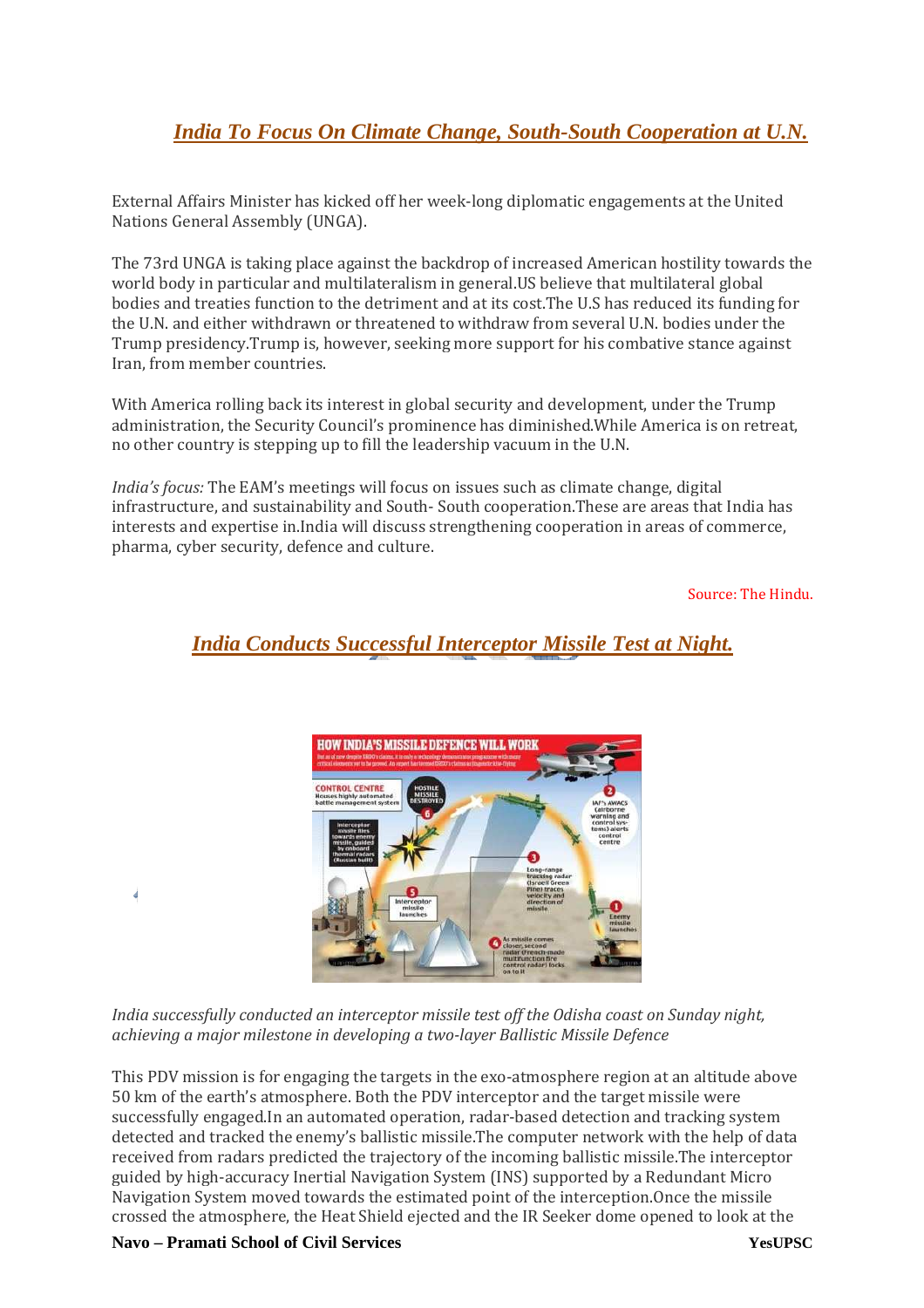target location as designated by the mission computer.With the help of Inertial Guidance and IR Seeker the missile moved for interception.All events were monitored in real-time by the Telemetry/Range Stations, at various other locations.

Source: The Hindu.

## *National Orientation workshop on National e-Vidhan Application (NeVA).*

Inaugural Session of the two-day National Orientation workshop on National e-Vidhan Application (NeVA) and new website and app of NeVA was organized by Ministry of Parliamentary Affairs.The focus of the workshop would be to encourage all State Legislatures to move towards e-Vidhan platform.This will help bringing in transparency, accountability and responsiveness in their conduct of business, through the use of technology.

#### *National e-Vidhan Application*

NeVA is a member-centric, decentralized digital application that makes information available on digital platform about day to day functioning of Legislative Houses covering various businesses of the Houses.The application would host a secure page for each Member of the House for submitting Questions & other Notices.The mNeVA (NeVA-mobile app) is a device neutral and user friendly app that has made information on conduct of business in Legislatures accessible anytime, anywhere to everyone.It is a work-flow based app deployed in Cloud (Meghraj) which helps the Chair of the House to conduct the proceedings of the House smoothly and the members to carry out their duties in the House efficiently.NeVA has made live for Rajya Sabha in respect of Monsoon Session 2018 and information in respect of Lok Sabha is being updated.

#### *e-Vidhan Project*

e-Vidhan is a Mission Mode Project to digitize and make the functioning of State Legislatures paperless.This is part of Digital India programme and Ministry of Parliamentary Affairs, being the Nodal Ministry for this project.It desires to roll out e-Vidhan as NeVA covering all 40 Houses including two Houses of Parliament and thereby putting all them on a single platform and proving the theory of 'One Nation One Application'.It is to be used by the Legislatures as well as all the Government Departments.This journey began with a pilot project executed in Himachal Pradesh with the central assistance of Rs.8.12 crores which made the Shimla Legislative Assembly the first Assembly in India to go paperless in 2014.This project resulted into overall savings of about Rs.5.08 crores annually on account of expenditure on papers, printing, manpower costs and conservation of forests/ trees as ancillary benefits.

**The Company of the Company of the Company of the Company of the Company of the Company of the Company of the Company of the Company of the Company of the Company of the Company of the Company of the Company of the Company** 

Source: The Hindu.

# *EDITORIAL*

To Read

#### **Mega Bank Mergers and the Future of Reforms**

For A While It Seemed The Modi Government Had A Reforms Plan For The Banking System. But Now It Is Left With Mere Optics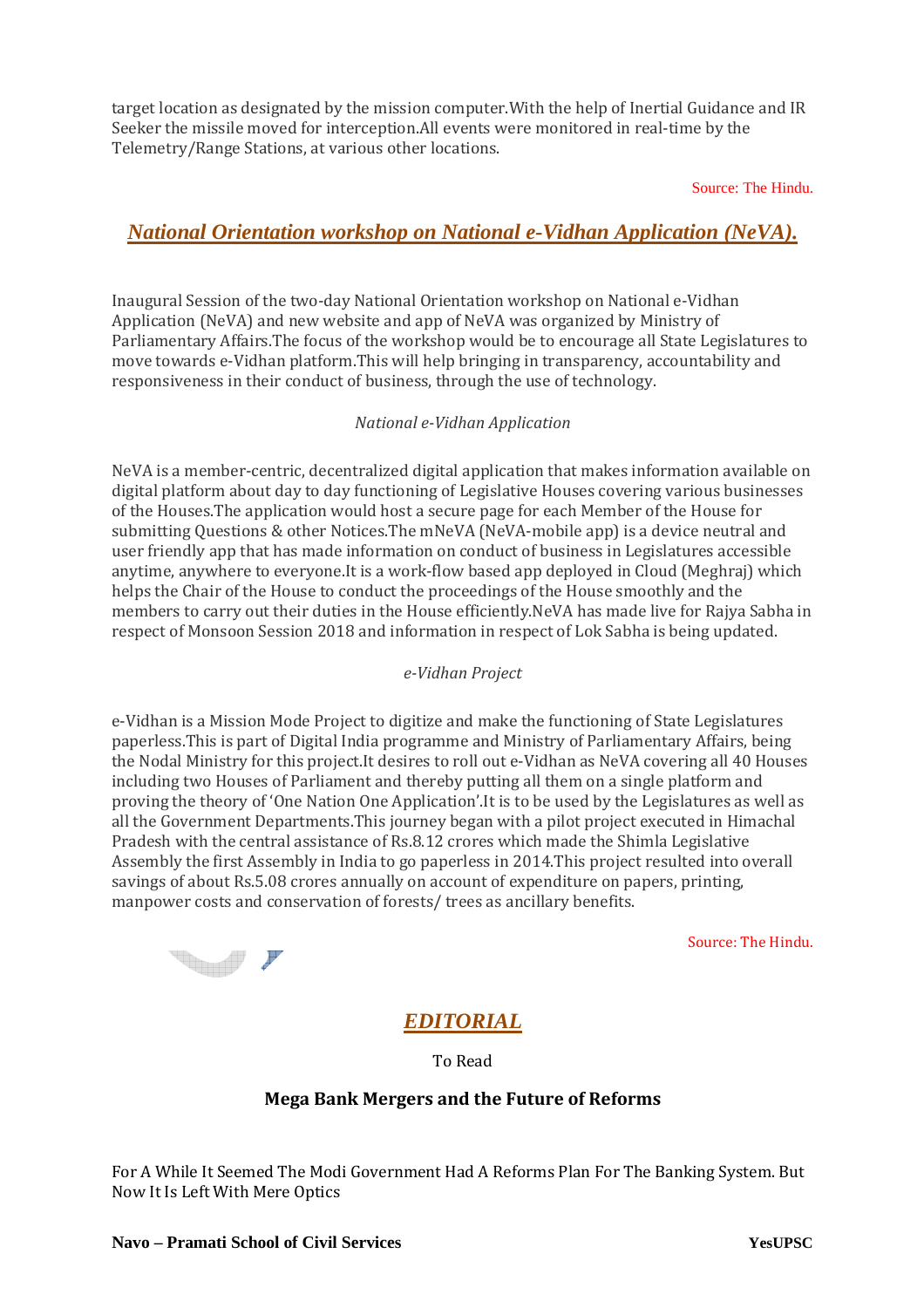When the Modi government took charge in 2014, it was set to prove its admirers right, and the sceptic's wrong, on banking reforms. The then Governor of the Reserve Bank of India (RBI), Raghuram Rajan, was halfway through his tenure and had independently started the clean up of the banking system by taking action wherever the remit of the RBI worked.

When it came to matters beyond the RBI's powers, Rajan worked with the government. The clean-up of balance sheets; recognition of non-performing assets; taking pro-active steps in default cases and strategic structuring of stressed assets were some of his initiatives. Rajan had also taken the initiative to set up the PJ Nayak Committee, which looked into the governance of public sector banks. The committee had drawn up a road map that was contemporary and relevant. The report was submitted just after the new government came in.

#### **Good beginning**

One of the earliest large initiatives by the Modi government was the Prime Minister's Jan Dhan Yojana, an ambitious financial inclusion plan rolled out through the public sector banks. Before completing a year in office, the government had called in all chiefs of the public sector banks to a two-day Gyan Sangam in Pune. By August 2015, there was even more hope in the minds of the admirers. The role of the chairman and managing director was split to have a non-executive chair, as suggested by the Nayak Committee. The government announced that they would look at hiring professionals laterally (from outside the public sector banking system) at least for five large banks. Why, the government actually appointed managing directors from the private sector for two large banks.

In February 2016 the government announced the setting up of the Banks Board Bureau (BBB) headed by VinodRai, the former Comptroller and Auditor General of India. This was followed up with another Gyan Sangam in Gurgram where another round of strategizing was done. The reform of the banking system was well on track.

Back to Rajan. In April 2014, two new private sector banks were licenced. Rajan was putting the recommendations of the NachiketMor Committee into action by putting up documents on the future structure of banking in India, inviting applications for new type of banks. By September 2015 there were announcements that RBI had given an in-principle licence to 11 payments banks and ten small finance banks—thereby initiating a significant change in the balance between privately-owned banks and the state-owned banks. He was also changing the space for inclusive finance by encouraging private banks to do business profitably while not removing focus on the requirements of the priority sector (including agriculture and micro and small enterprises sector). There were structural and market friendly responses to each of these issues that needed to be addressed.

The only aspect that did not sound quite like reform was the PMJDY programme, which was rolled out without business considerations, on a whim, with implementation and saturation as the focus. But that was also seen positively as an agenda towards greater inclusion, as an investment in the architecture for technology enabled direct benefit transfers which would also help the banking system.

So far, the largest sectoral beneficiary of the new government looked like the banking and financial services. It also appeared that we were well on the way to implement the recommendations of the Narasimham Committee (the first committee on financial sector set up in 1991 and the second on the banking system set up in 1998) that had suggested consolidation of banking system, withdrawal of the government and a vibrant private sector banking operating in the market place.

We already had private sector participation, we were on the road to professionalize the boards and they would hopefully lead the process of consolidation. The independent non-executive chairmen on the banks were reputed individuals and they would take charge of the governance function. While there were some issues about the sequencing of events— like the setting up of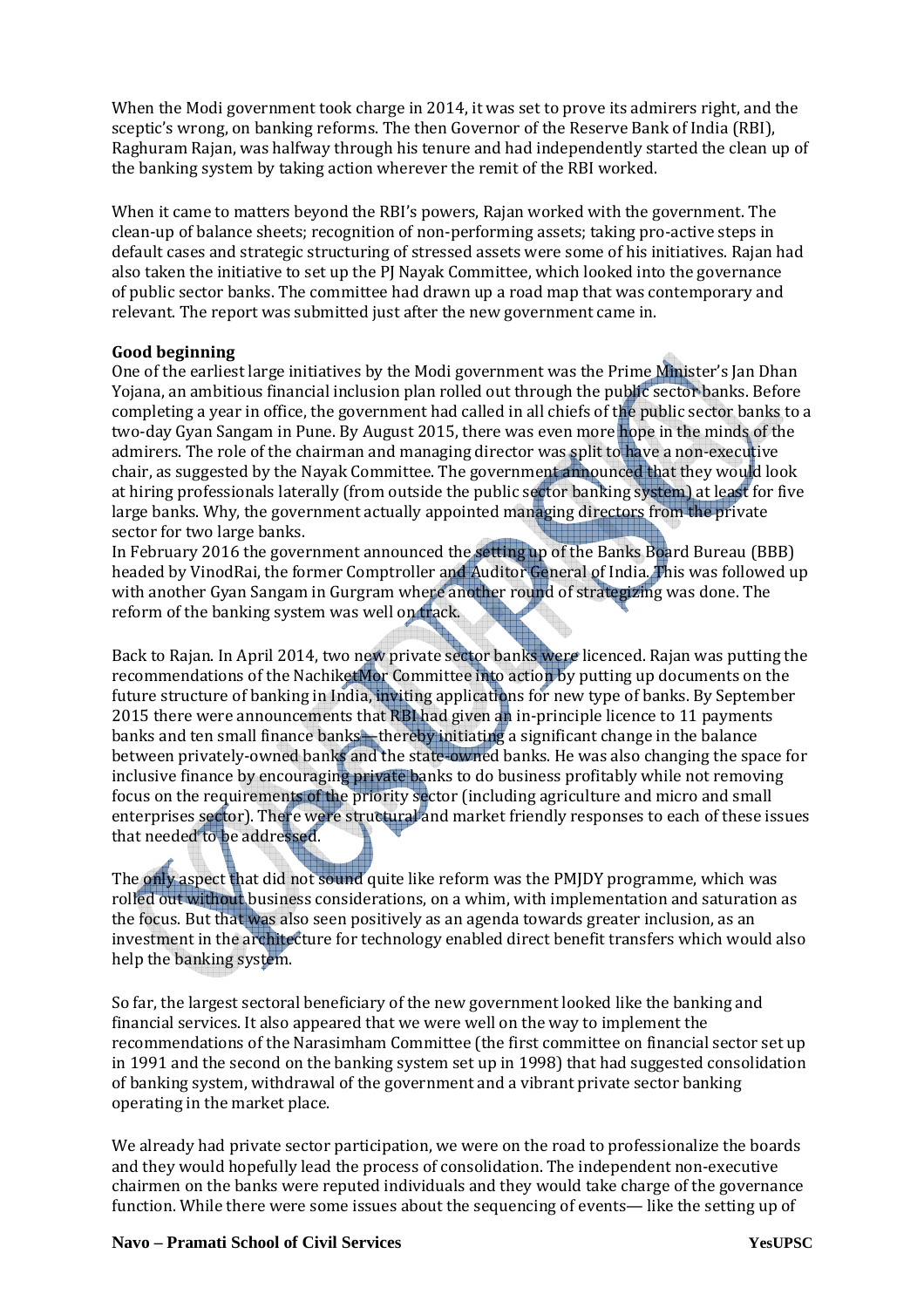the BBB could have preceded the first appointments from the private sector—things appeared to be moving in a certain direction.

#### **Three roadblocks**

And then, three unrelated events happened. JayantSinha, the then Minister of State for Finance who was spearheading the reform in the banking sector, was moved to the Ministry of Civil Aviation in July 2016; Raghuram Rajan's term as Governor ended in September 2016; and Prime Minister Narendra Modi announced the withdrawal of legal tender status for 86% of currency in circulation in November 2016. These three events took the foot off from the reform pedal.

The banking system had to play a pivotal role in the logistics of demonetization and remonetisation. All the operational and strategic focus was on getting a new equilibrium of cash in circulation; digital architecture; cash logistics and dealing with the birth of two new denominations ( $\text{22,000}$  and  $\text{2200}$ ) and the withdrawal of one denomination— $\text{21,000}$ .

The banking system at this stage was under operational stress. This was followed up by the build-up of performance stress which started up in the aggressive recognition of nonperforming assets—a process started under the leadership of Rajan and perused aggressively by his successor Urjit Patel. Possibly this is where the Modi government started losing the banking plot.

#### **Dissecting the mega merger**

Allia

We need to examine the current announcement of the government to merge Bank of Baroda, Vijaya Bank and Dena Bank in a continuing context of taking ad-hoc decisions without due consultation and value addition. While this high-profile decision has hit the news, do remember the government has also taken a decision to merge several Regional Rural Banks under the Phase III consolidation. This brings their overall numbers from 56 to 38. Both these decisions have been taken without due process, due diligence and with little regard to the governance processes. Therefore, there is little wonder that the markets have reacted negatively to the decision.

The approach of the government has been to tuck a weak Dena Bank with a relatively strong Bank of Baroda (BoB) and offer a lollipop of Vijaya Bank as a sweetener. At the end of it we have a relatively weaker structure. BoB declared losses in two of the last three years, but was able to absorb these because of its comfortable capital position. It has just finished a process of clean up of all known NPAs and undertaken significant re-engineering of its portfolio mix and business practices.

Vijaya Bank was one of the very few banks that continued to turn in profits when bank after public sector bank hit the red. There may be synergy in the BoB-Vijaya Bank merger, as the broad employee productivity is comparable even though the branch productivity of BoB (owing to its international footprint) is significantly higher. Vijaya Bank has 52% of its branches in the southern region while BoB has only 10% of its branches in South, thereby giving the amalgamated entity a better footprint.

But what does Dena Bank bring to the table? It adds branches in Gujarat, where BoB already has a very significant presence and then adds footprint in Maharashtra, another stronghold of BoB.

On its own, BoB is stronger in the Central Region (which covers Uttar Pradesh) and Northern Region (which covers Rajasthan). Dena Bank also adds three years of losses, a business that is not growing, and a clutter of branches in areas where BoB is already present. No person who would do a due diligence for a merger or an amalgamation would consider this to be a great buy on just these top line parameters.